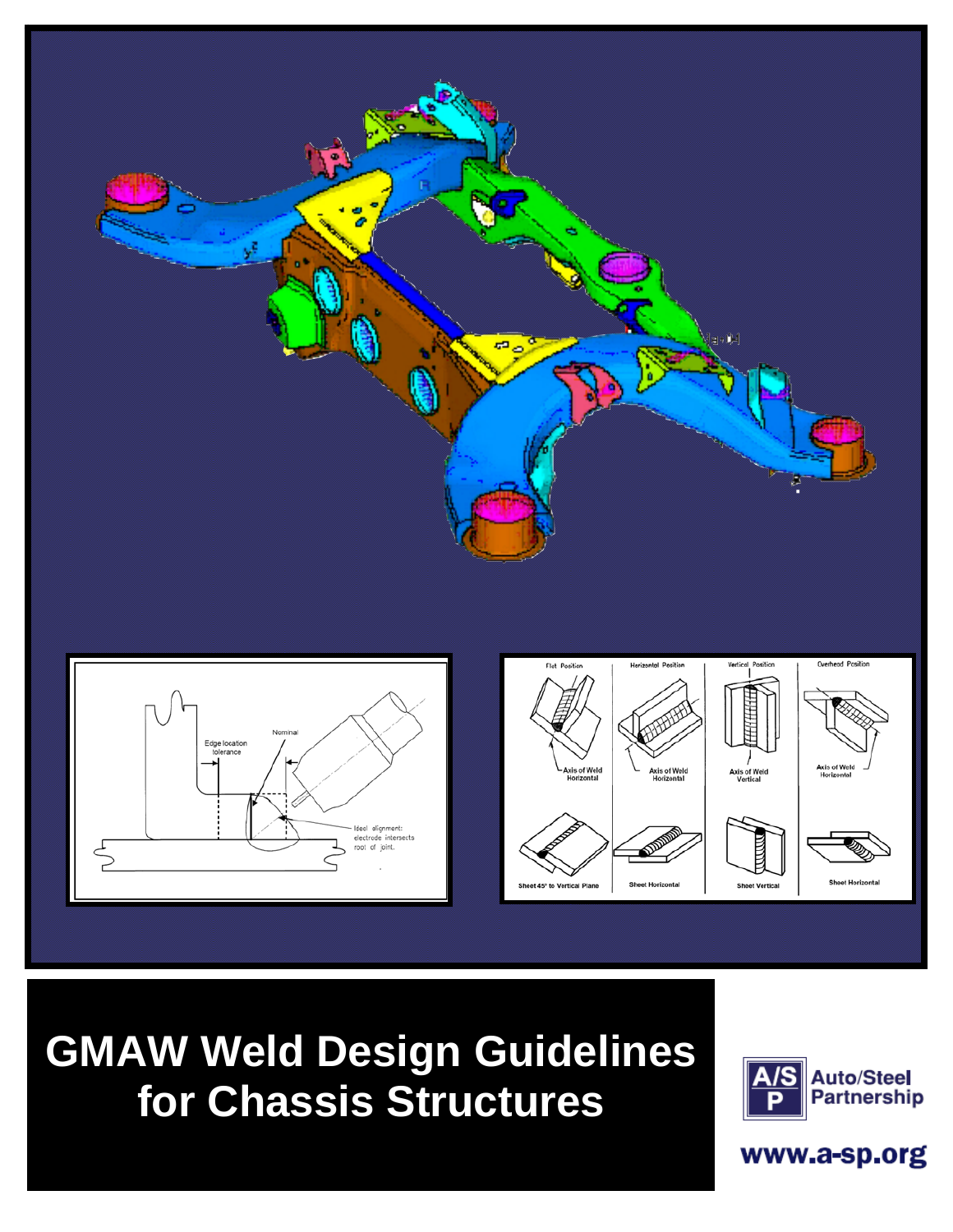

# GMAW Weld Design Guidelines for Chassis Structures

Final Project Report November 2007

> Prepared by *Chonghua (Cindy) Jiang Justin Hunt Yan (Jack) Sang AET Integration, Inc Tel: 248-668-3891*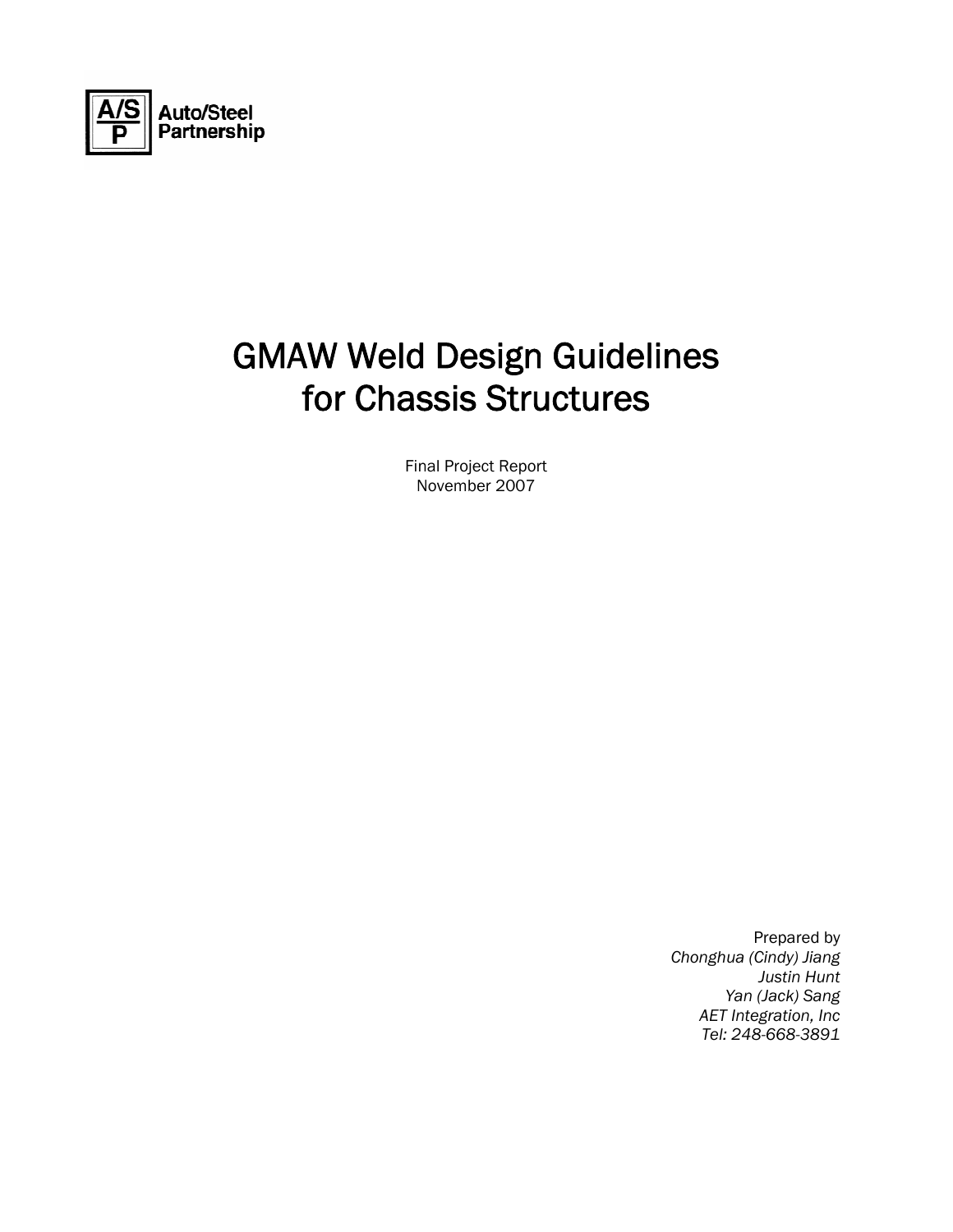#### TABLE OF CONTENTS

| 1. | General    |                                      |                                                                     |  |  |  |
|----|------------|--------------------------------------|---------------------------------------------------------------------|--|--|--|
|    | 1.1        |                                      |                                                                     |  |  |  |
|    | 1.2        |                                      |                                                                     |  |  |  |
|    | 1.3        |                                      |                                                                     |  |  |  |
|    | 1.4        |                                      |                                                                     |  |  |  |
| 2. |            |                                      |                                                                     |  |  |  |
|    | 2.1        | Gas Metal Arc Welding (GMAW) Process |                                                                     |  |  |  |
|    |            |                                      |                                                                     |  |  |  |
|    | 2.2<br>2.3 |                                      |                                                                     |  |  |  |
|    |            |                                      |                                                                     |  |  |  |
| З. |            |                                      |                                                                     |  |  |  |
| 4. |            | Material                             |                                                                     |  |  |  |
|    | 4.1        |                                      |                                                                     |  |  |  |
|    | 4.2        |                                      |                                                                     |  |  |  |
|    | 4.3        |                                      |                                                                     |  |  |  |
|    | 4.4        |                                      |                                                                     |  |  |  |
|    |            | 4.4.1                                |                                                                     |  |  |  |
|    |            | 4.4.2                                |                                                                     |  |  |  |
| 5. |            |                                      |                                                                     |  |  |  |
|    | 5.1        | <b>Weld Design</b>                   |                                                                     |  |  |  |
|    |            |                                      |                                                                     |  |  |  |
|    |            | 5.1.1                                |                                                                     |  |  |  |
|    |            | 5.1.2                                |                                                                     |  |  |  |
|    |            | 5.1.3                                |                                                                     |  |  |  |
|    | 5.1.4      |                                      |                                                                     |  |  |  |
|    | 5.2        |                                      |                                                                     |  |  |  |
|    |            | 5.2.1                                |                                                                     |  |  |  |
|    |            |                                      | 5.2.1.1                                                             |  |  |  |
|    |            | 5.2.2                                |                                                                     |  |  |  |
|    |            | 5.2.3                                |                                                                     |  |  |  |
|    |            |                                      | 5.2.3.1                                                             |  |  |  |
|    |            |                                      | 5.2.3.2                                                             |  |  |  |
|    | 5.3        |                                      |                                                                     |  |  |  |
|    | 5.4        |                                      |                                                                     |  |  |  |
|    | 5.5        |                                      |                                                                     |  |  |  |
|    |            | 5.5.1                                |                                                                     |  |  |  |
|    |            | 5.5.2                                |                                                                     |  |  |  |
|    |            | 5.5.3                                |                                                                     |  |  |  |
|    |            |                                      | 5.5.3.1                                                             |  |  |  |
|    |            |                                      | 5.5.3.2                                                             |  |  |  |
|    |            |                                      |                                                                     |  |  |  |
|    |            |                                      | 5.5.3.3                                                             |  |  |  |
|    |            |                                      | Minimum Distance between Weld Line and Radius Tangent 12<br>5.5.3.4 |  |  |  |
|    |            | 5.5.4                                |                                                                     |  |  |  |
|    |            | 5.5.5                                |                                                                     |  |  |  |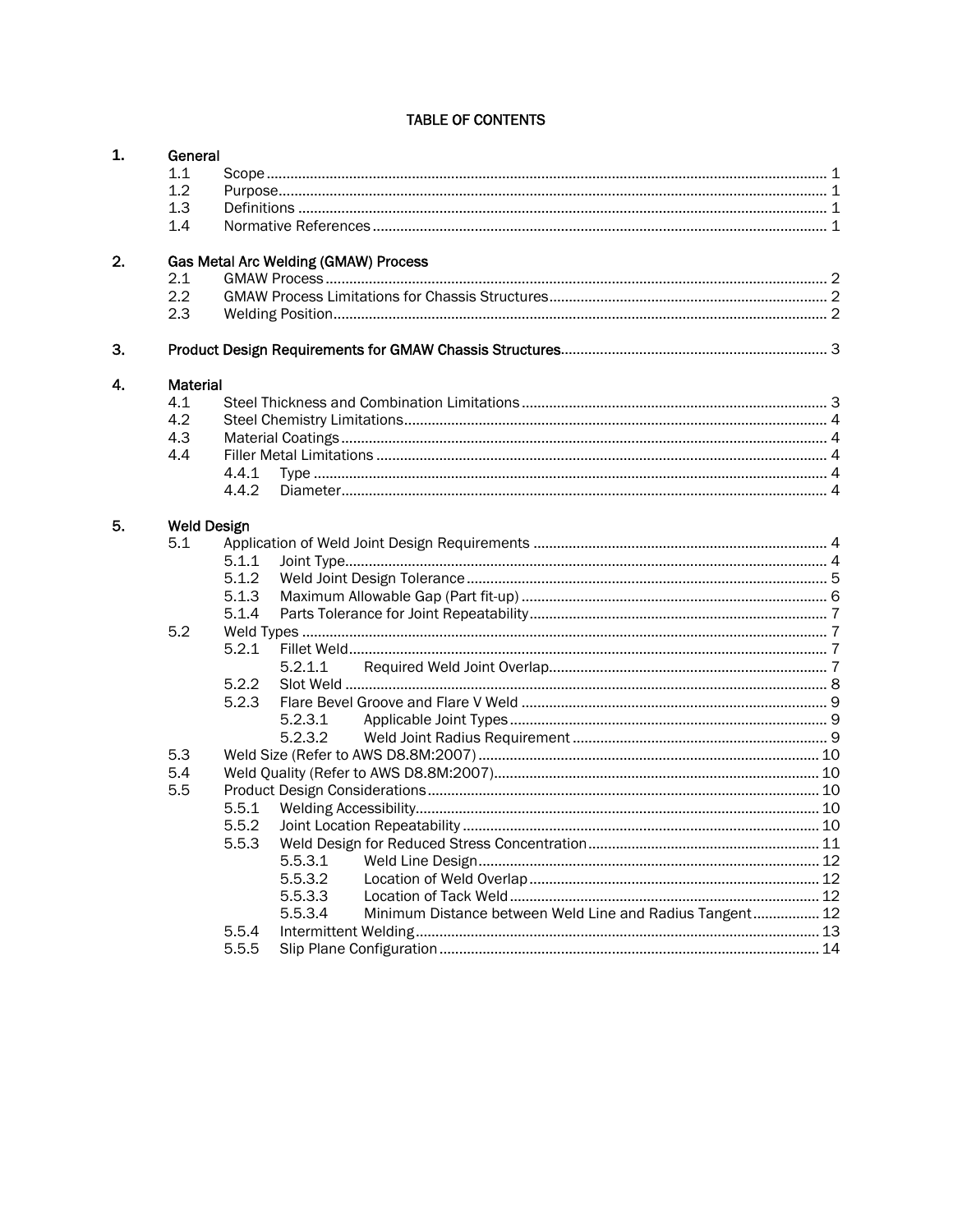# **1.** General

# **1.1** Scope

This document establishes the design guidelines for gas metal arc welded chassis structures, with a minimum thickness of 2.0 mm, including products that employ both conventional steel and advanced high-strength steels. This guideline is based on comparison and evaluation of existing OEM arc weld design standards and identification of design rules that would be applicable to future A/SP Lightweighting Projects.

# **1.2** Purpose

The purpose of this guideline is to support the A/SP Lightweight Chassis Structure Team in welding of advanced high-strength steels (AHSS) and future A/SP Projects.

# **1.3** Definitions

Please refer to the ANSI/AWS A3.0, *Standard Welding Terms and Definitions,* for definitions of welding terms used in this guideline.

ANSI**:** American National Standards Institute

AWS**:** American Welding Society

Base Metal**:** The metal components that form the weld joint. This standard typically identifies base metals as  $T_1$  and  $T_2$  when referring to the materials thickness.

Free Machining Steel: Particular grades of steel that have small amounts of additional alloying elements to improve machinability. Common additives are sulfur and lead in steel and sulfur or selenium in stainless steel.

Gap**:** Any separation at the joint root between the work pieces is called a root opening. For the purpose of this standard, this opening will be called a gap.

Sheet**:** Refers to the base metal being welded. The top sheet is always closest to the weld gun, and the bottom sheet is always the farthest from the weld gun.

Weld Length**:** Weld length defined here is the portion of the weld that meets all of the design requirements.

#### **1.4** Normative References

The following normative references contain provisions that, through reference in this text, constitute provisions of this guideline. All normative documents are subject to revision and the most recent editions of the normative standards indicated below shall apply. Users of this standard must be familiar with and keep apprised of changes to the information contained in these documents.

ANSI/AWS A3.0, *Standard Welding Terms and Definitions*.

ANSI/AWS A5.18/A5.18M, *Specification for Carbon Steel Electrodes and Rods for Gas Shielded Arc Welding*.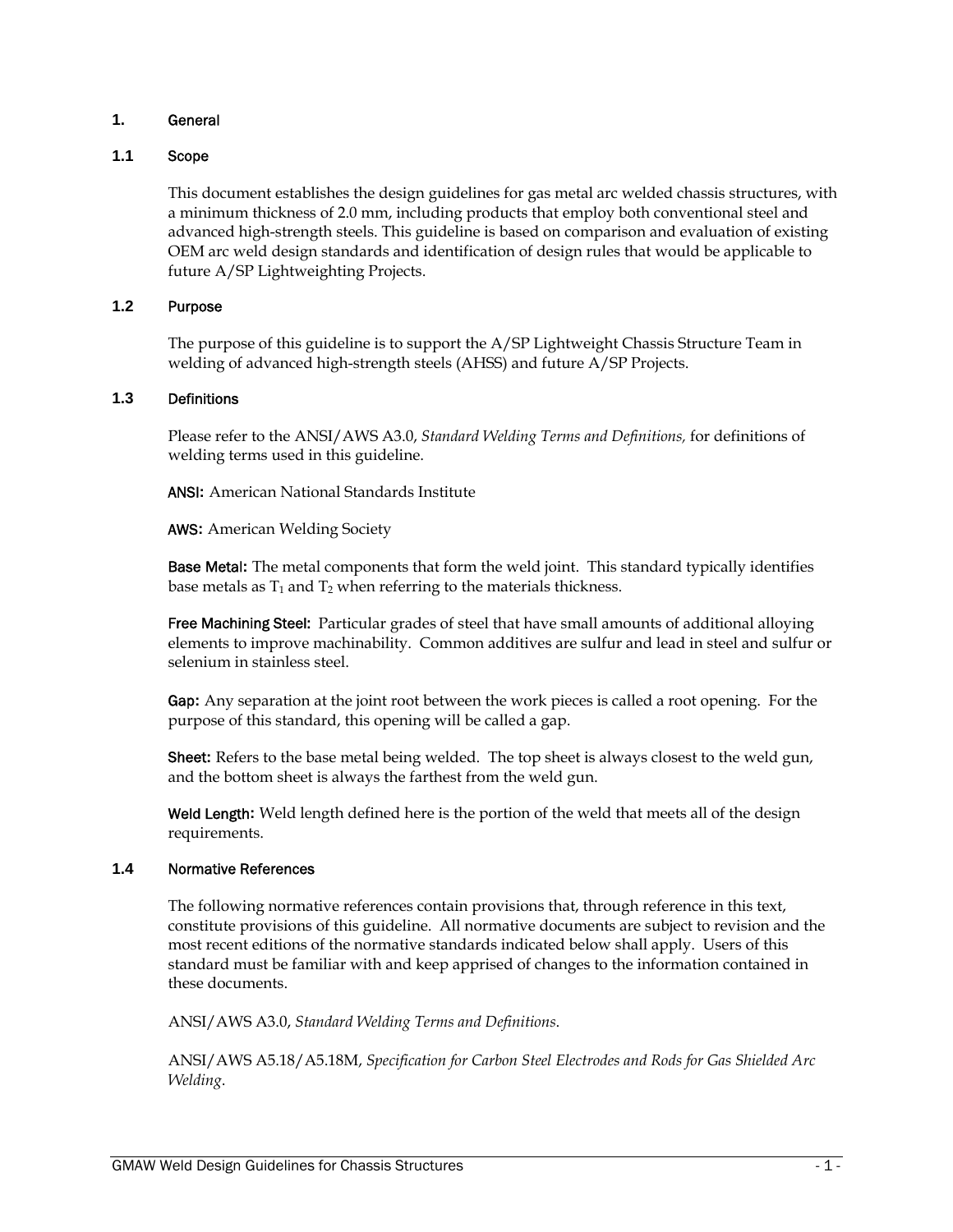# **2.** Gas Metal Arc Welding (GMAW) Process

# **2.1** GMAW Process

Additional information regarding gas metal arc welding can be found in the AWS Welding Handbook, Eighth Edition, Volume 2, Chapter 4, *Gas Metal Arc Welding.*

# **2.2** GMAW Process Limitations for Chassis Structure

Gas metal arc welding closer than 25 mm to surfaces or edges coated with sealer or adhesives is not recommended.

The minimum specified weld length should be 13 mm or greater.

Excessively large weld size, which results from more than one pass of welds, is not recommended.

# **2.3** Welding Position

Basic welding positions are shown in Figure 2-1**.** It is recommended that all welding joints be positioned for welding in either the flat or horizontal position whenever possible. The horizontal or vertical plane of the flat and horizontal joint may vary up to a maximum of 10 degrees.



Figure 2-1: Basic Welding Positions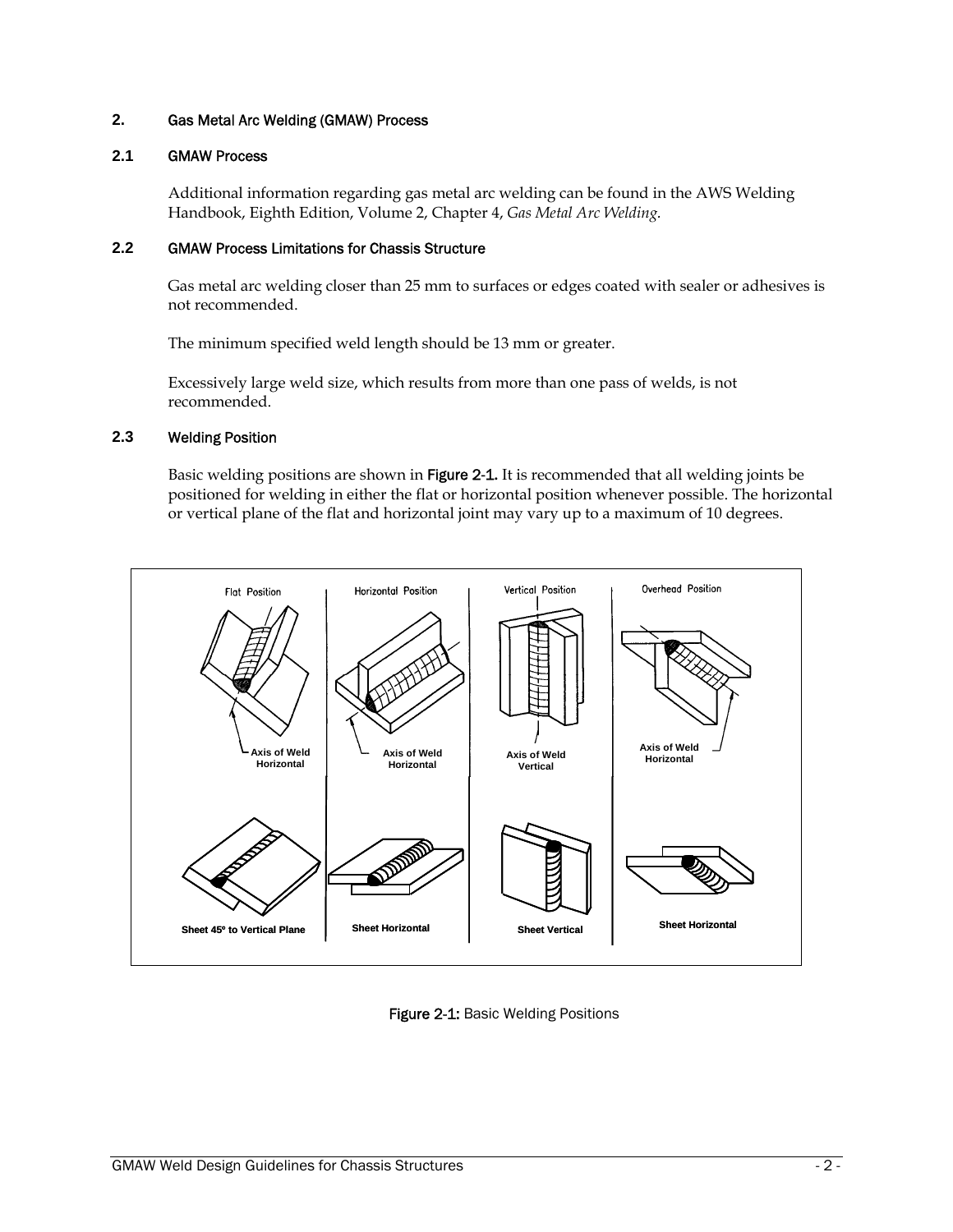# **3.** Engineering Releases for GMAW Chassis Structures

Engineering releases should specify the following:

- 1. Material type, material coating and material thickness
- 2. Weld type
- 3. Weld size
- 4. Weld length

The weld quality should be consistent with AWS D8.8M:2007, Specification for Automotive Weld Quality-Arc Welding of Steel.

# **4.** Material

This guideline applies only to steels, regardless whether it is conventional or advanced highstrength steels (AHSS), as shown in Table 4-1.

| Group          | Minimum Tensile Strength | <b>Typical Products</b>                                                  |
|----------------|--------------------------|--------------------------------------------------------------------------|
| $\mathbf{1}$   | <350 MPa                 | Mild 140/270<br>BH 180/300<br>BH 210/320<br>BH 240/340                   |
| $\mathfrak{D}$ | 350-500 MPa              | BH 260/370<br>HSLA 280/350<br>HSLA 350/450<br>DP 300/500                 |
| 3              | >500-800 MPa             | DP 350/600<br>TRIP 350/600<br>DP 500/800<br>TRIP 500/800<br>CP 700/800   |
| 4              | >800 MPa                 | DP700/1000<br>MS 950/1200<br>MS 1150/1400<br>MS 1250/1520<br>HF 950/1300 |

Table 4-1: IISI Steel Classification

# **4.1** Recommended Steel Thickness and Combination Limitations

Both the steel thickness and thickness combinations specified by product design are limited by the capability of the arc welding process. The recommended steel thickness limits and maximum combinations ratio for GMAW process are shown in Table 4-2.

For a lap joint, it is recommended that the thinner steel be on the top.

Three-thickness joint design is not recommended.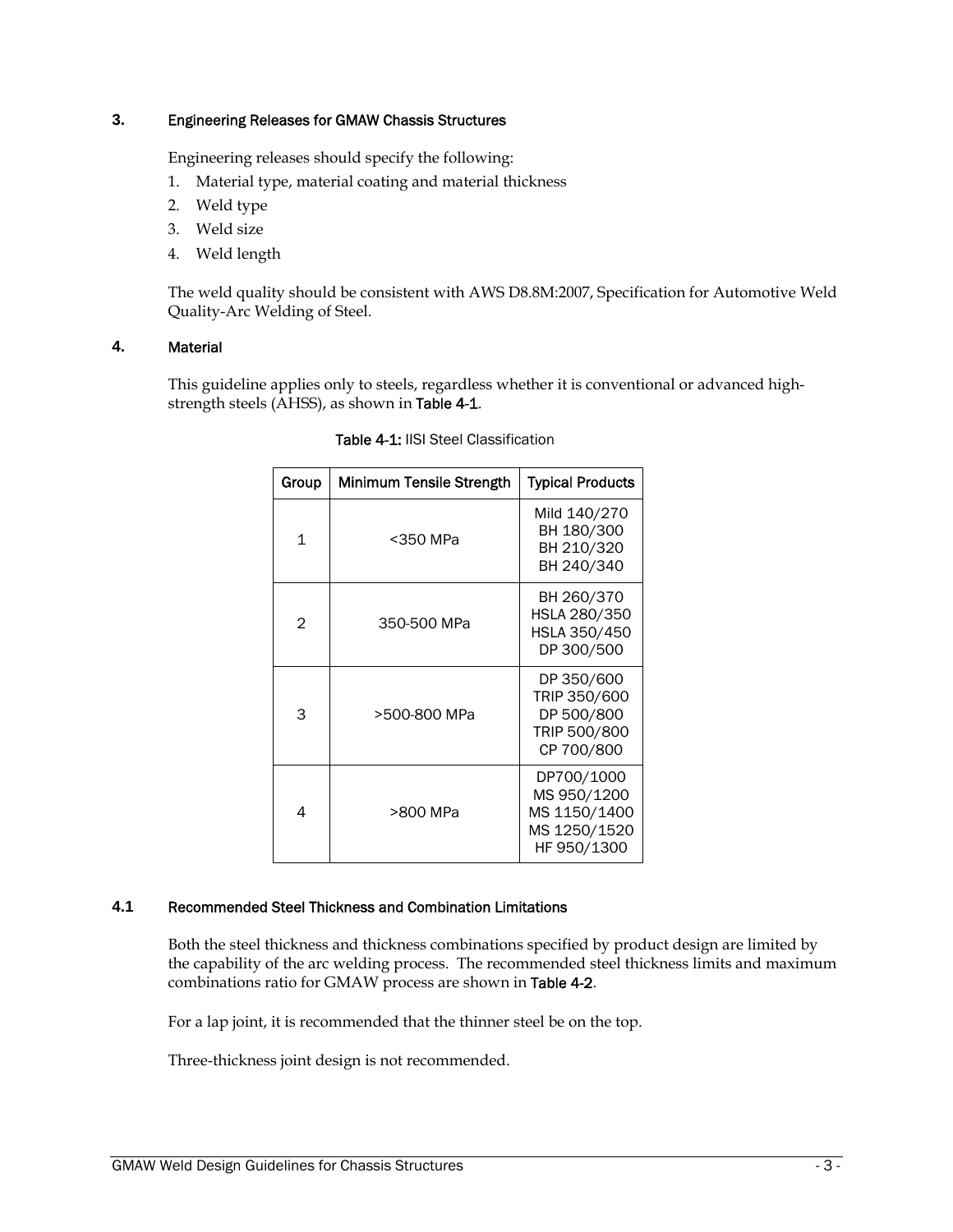Table 4-2: Recommended Steel Thickness and Combination Ratio Limits

| Minimum Thickness* | <b>Maximum Thickness</b> | Maximum Combination Ratio |
|--------------------|--------------------------|---------------------------|
| 2.0 mm             | 9.0 mm                   |                           |

\*Use of sheet thickness less than 2.0 mm may be specified in AHSS, but may require corrosion protection.

#### **Steel Chemistry Limitations**

Certain chemical elements may have detrimental effects on the weldability of steels. Table 4-3 can be used as a reference for designers to choose steels. It is preferred to keep both sulfur and phosphorous content under 0.035 wt.% each.

No free machining steels are allowed for chassis structures when GMAW is the welding process.

| <b>Table 4-3:</b> Steel Chemistry Limitations (Wt.%) |  |
|------------------------------------------------------|--|
|------------------------------------------------------|--|

| Sulfur (S) Content | Phosphorous (P) Content | Boron (B) Content |  |
|--------------------|-------------------------|-------------------|--|
| ≤0.05%             | ≤0.06%                  | ≤0.005%           |  |

# **4.3** Filler Metal Selections

# 4.3.1 Type

AWS A5.18 solid welding wires ER70S-6 and ER70S-3 are recommended for chassis structures. AWS solid wire ER80S-D2 may also be used if a higher strength weld metal is needed. Engineering judgment is needed to select the filler metal type for specific applications.

# 4.3.2 Diameter

The recommended filler metal diameter is 1.14 mm (0.045").

Other wire diameters, such as 0.89 mm (0.035") and 1.32 mm (0.052"), may also be used depending on the specific application.

## **5.** Weld Design

The weld joint and weld type combinations available to the designer are limited to those identified in this guideline.

# **5.1** Application of Weld Joint Design Requirements

#### 5.1.1 Joint Type

Joint types covered in this guideline include lap joints, T-joints, and corner/butt joints, as shown in Table 5-1.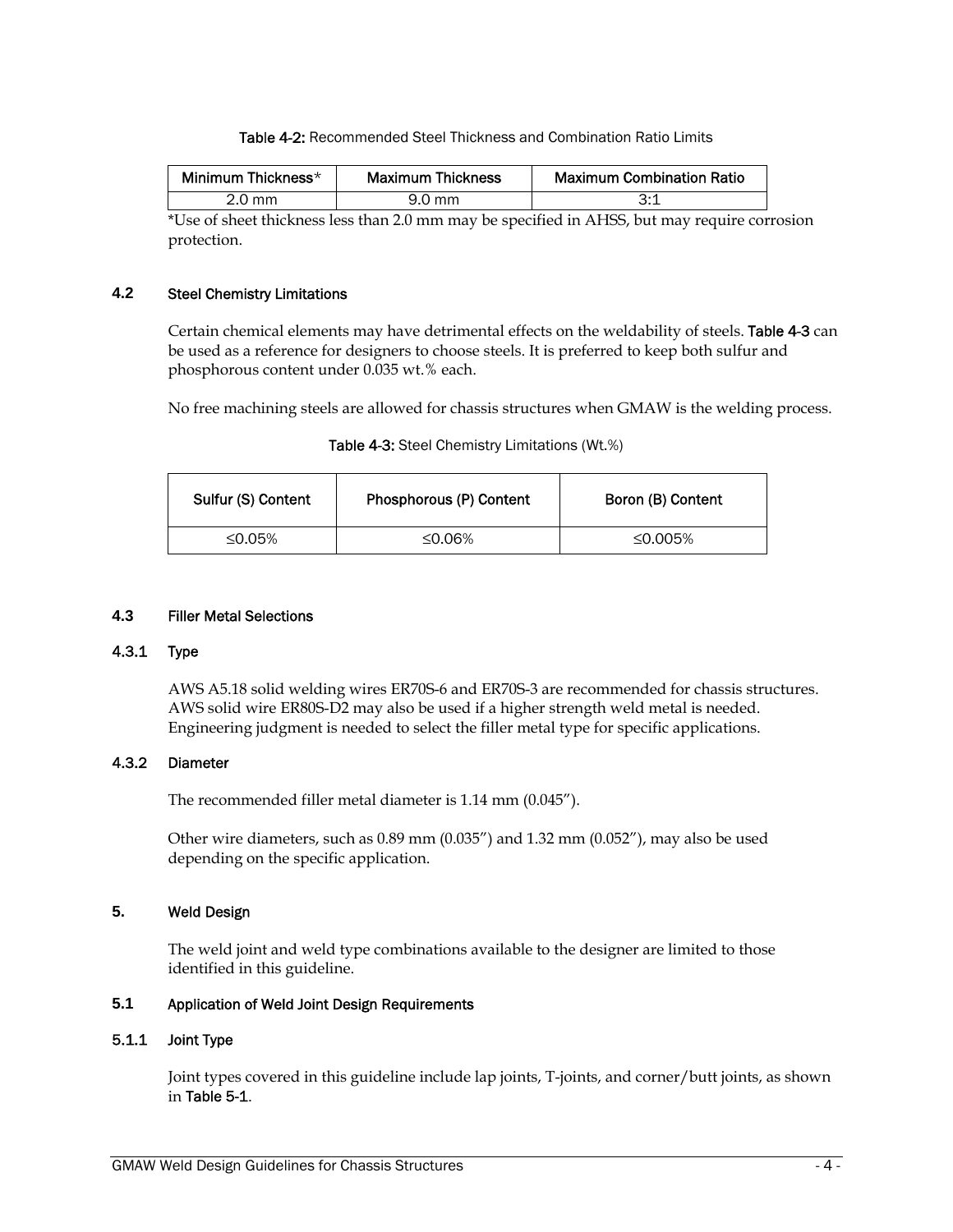| Joint Type  | <b>Weld Type</b>                   | <b>Combination of Weld and</b><br>Joint Type |
|-------------|------------------------------------|----------------------------------------------|
| Lap         | Fillet                             |                                              |
| Lap         | Single/Double-Sided<br>Slot Weld   |                                              |
| T-Joint     | <b>Fillet Weld</b>                 |                                              |
| Corner/Butt | Flare Bevel/Flare<br>V-Groove Weld |                                              |

Table 5-1: Examples of Welds for Automotive Sheet Steel Applications

# 5.1.2 Weld Joint Design Tolerance

A design gap tolerance (G) of 0-0.5 mm is allowed for all weld joints, as illustrated in [Figure 5-1](#page-8-0). An edge trim tolerance  $(E_t)$  of  $\pm 0.5$  mm is required where the edge is part of the weld joint, as shown in [Figure 5-1](#page-8-0).

The variation in edge location causes variation in alignment of the electrode wire with the weld joint, as shown in [Figure 5-](#page-8-0)2. This misalignment of the electrode may cause poor weld shape, improper fusion and burn-though. To control this variable, the trim tolerance at the weld joint must be held to  $\pm 0.5$  mm and the electrode must maintain a root joint alignment tolerance of  $\pm 0.5$ mm, as shown in [Figure 5-2](#page-8-0).



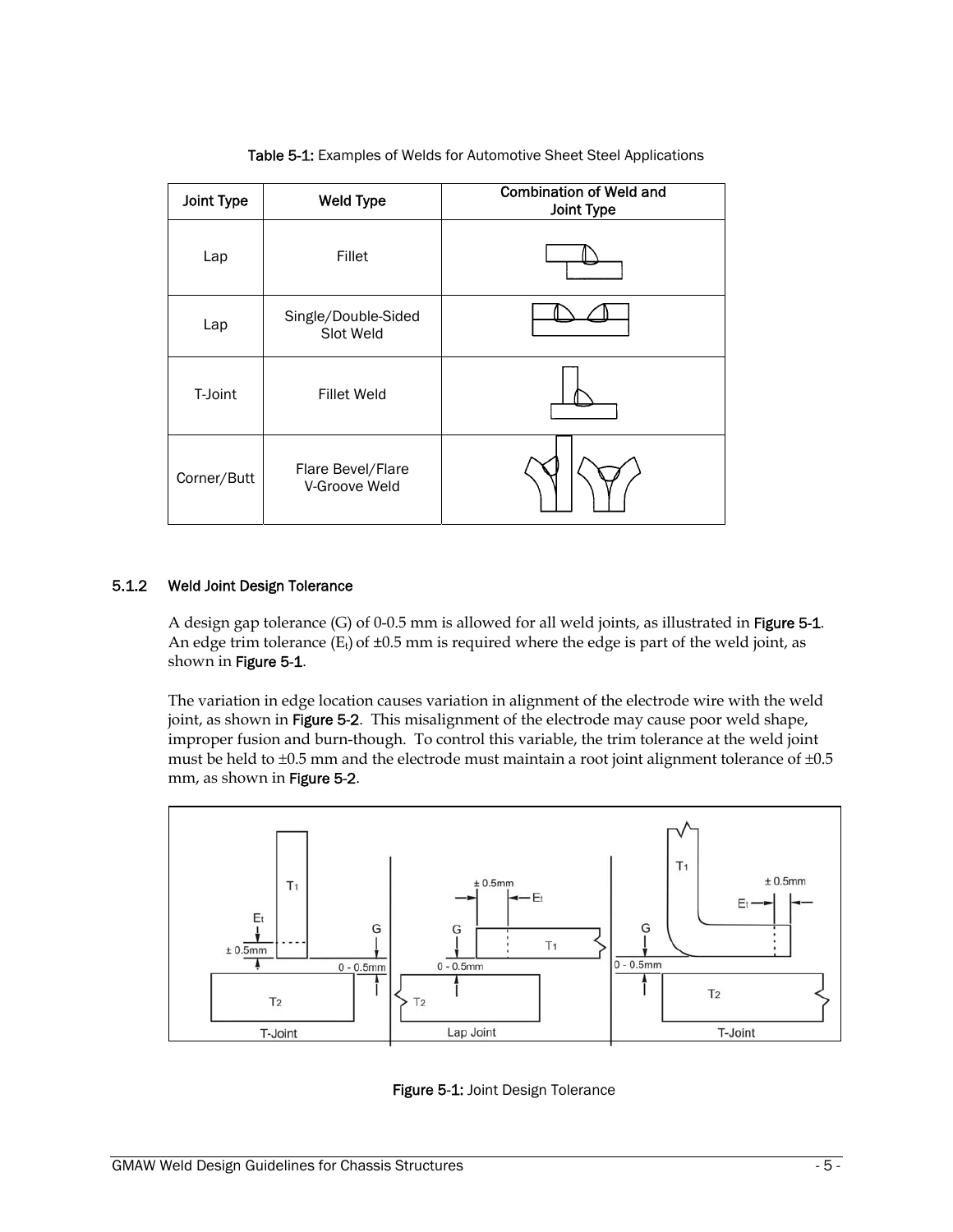

Figure 5-2: Edge Location Tolerance for Fillet Weld in a Lap Joint

# <span id="page-8-0"></span>5.1.3 Maximum Allowable Gap (Part Fit-Up)

A tolerance stack-up review must be performed on all GMAW joints. The worst case maximum designed gap including tolerance stack-up shall not exceed what is listed in Figure 5-3. It is preferable to target the smallest possible gap (the thickness of the thinnest sheet or 1.5mm whichever is smaller).



Figure 5-3: Maximum GMAW Welding Gap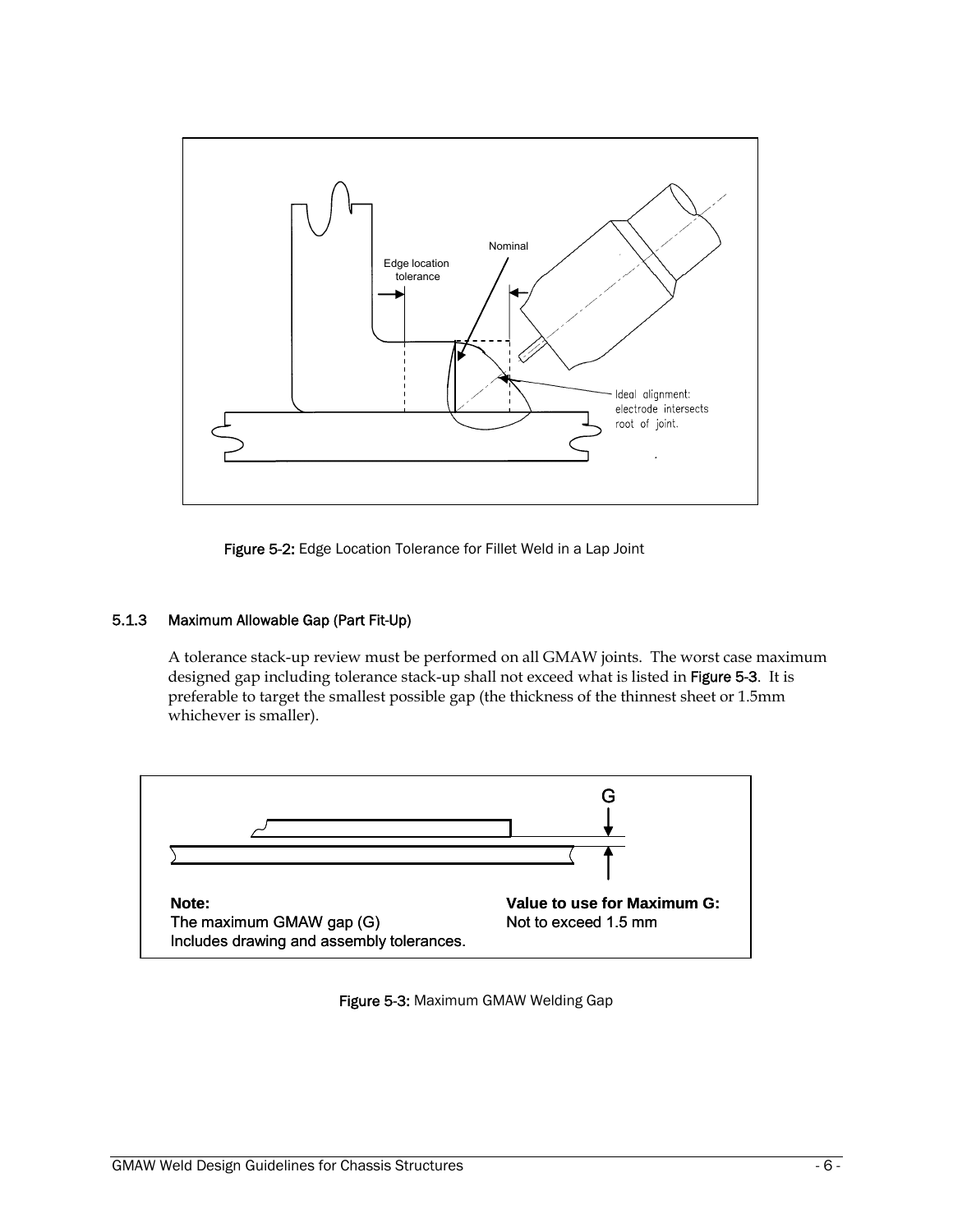# 5.1.4 Parts Tolerance for Joint Repeatability

All GMAW joints should be designed in such a way that there is adequate joint repeatability for welding.

#### **5.2** Weld Types

The weld type refers to the geometric shape of the weld. The combination of weld type and joint type is a key feature in determining the applicable weld quality acceptance criteria.

# 5.2.1 Fillet Weld

Use fillet welds whenever possible for the chassis structures.

# 5.2.1.1 Required Weld Joint Overlap

Figure 5-4 illustrates the requirement for edge location variation for lap joint fillet welds. The designer must provide sufficient overlap to account for the variation in trim edge of both the top and bottom sheets as well as variation in locating the sheets, as shown in [Figure 5-4](#page-8-0).



Figure 5-4: Determining Lap Joint Overlap Tolerance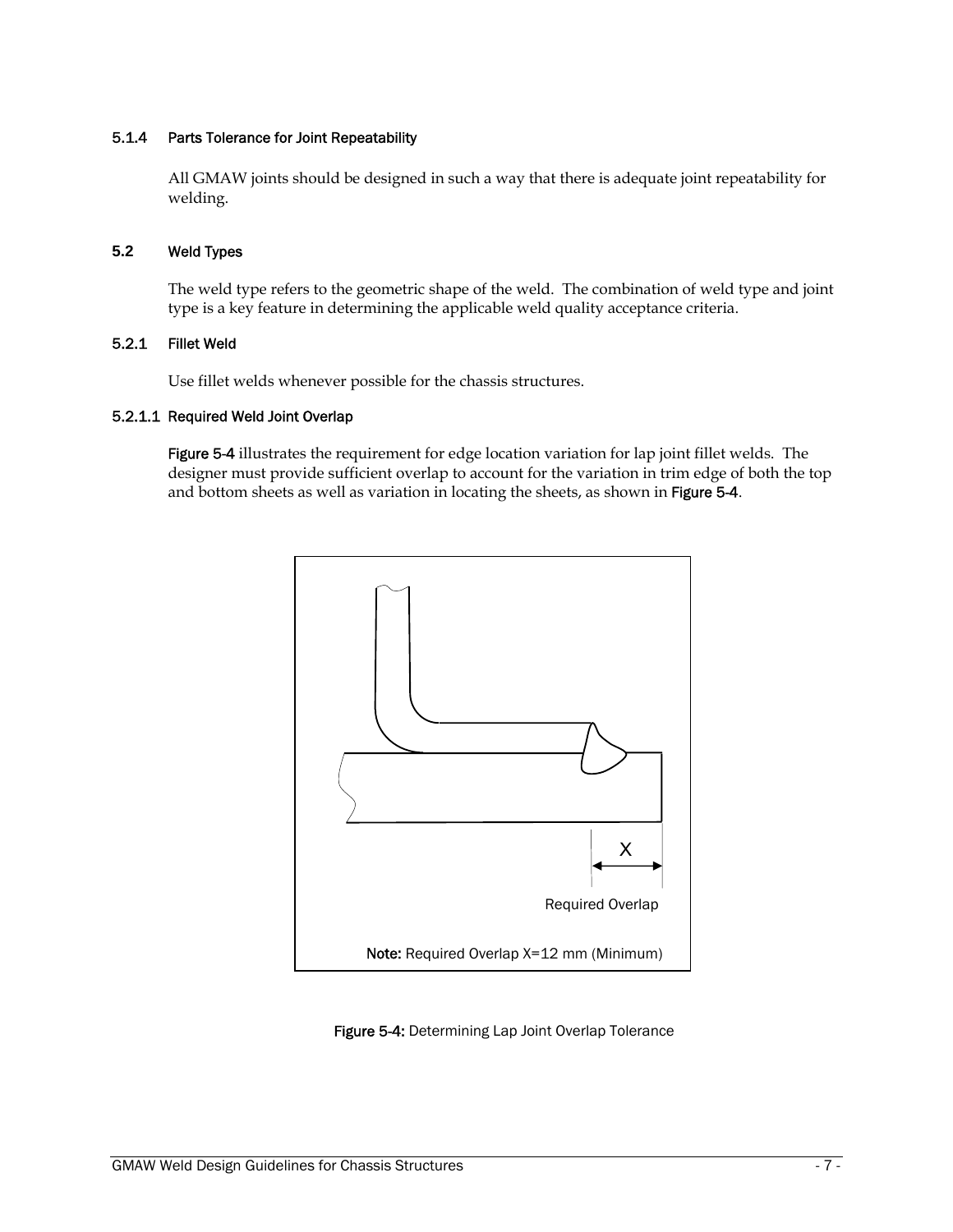# 5.2.2 Slot Weld

Slot welds shall comply with the recommended minimum spacing between slot welds, as defined in Figure 5-5. Slot dimensions should be determined by structural requirements. Minimum requirements are shown in Table 5-2.

Slot weld should be specified as single-sided or double-sided slot weld, as shown in Figure 5-6.

Slot welds are only applied to lap joints. Figure 5-6 illustrates examples of different slot welds.



Figure 5-5: Minimum Slot Weld Spacing



Figure 5-6: Examples of Slot Welds

Table 5-2: Minimum Slot Size and Spacing for Fillet Weld

| Min. Slot Width, W, | Min. Slot Length, L,                             | X. Min. | Y, Min. (mm)    |
|---------------------|--------------------------------------------------|---------|-----------------|
| (mm)                | (mm)                                             | (mm)    |                 |
| 5xT                 | $2.0 \leq T < 3.1$ , L=25.4<br>3.1≤T≤4.6, L=31.8 |         | $(0.5 x L) + W$ |

Note: T is the thickness (mm) of the slotted sheet steel.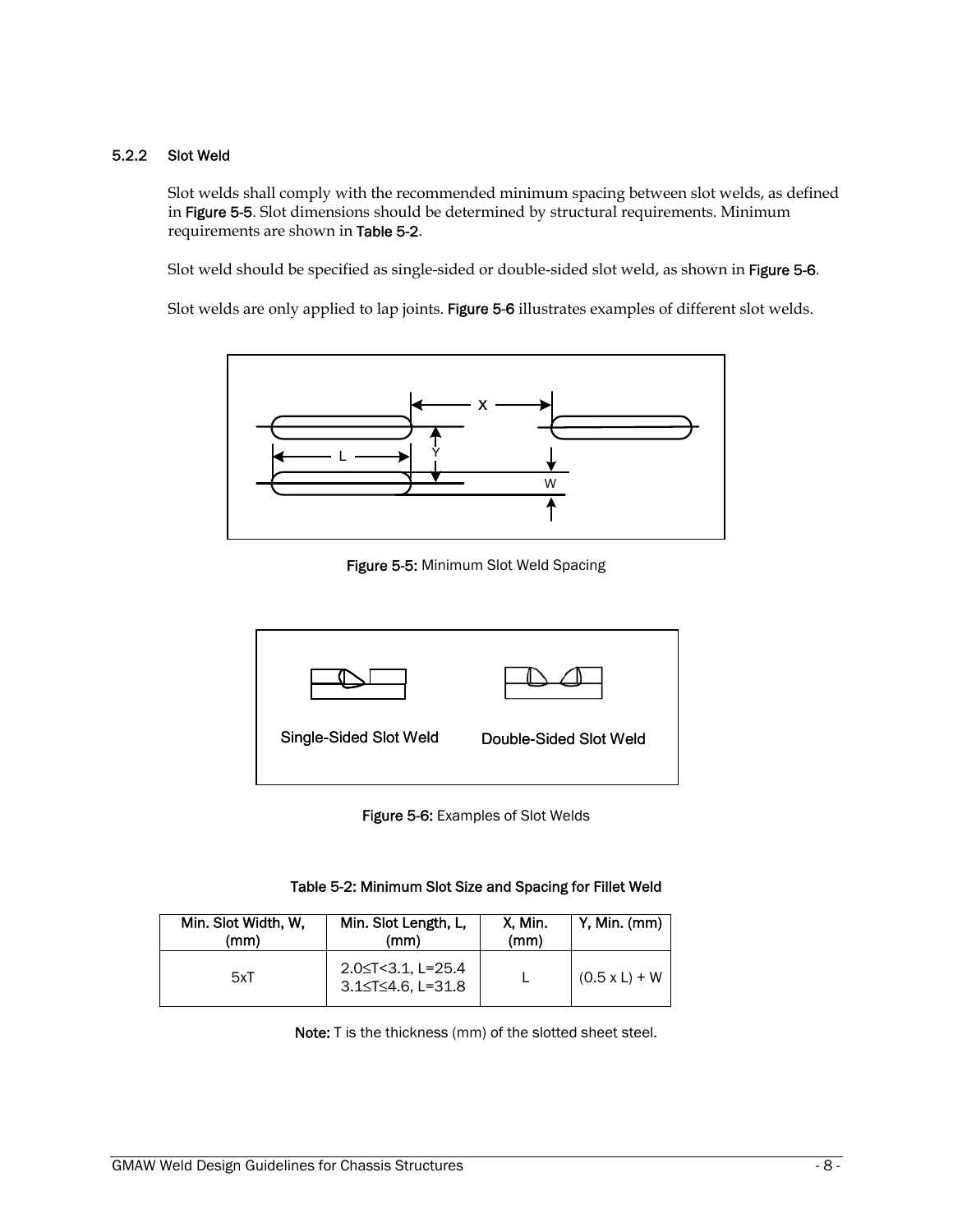# 5.2.3 Flare Bevel Groove and Flare V Welds

Applications for the flare welds are tubular structures, brackets and solid round stock.

# 5.2.3.1 Applicable Joint Types

Flare bevel groove welds may be applied to butt, lap and T-joints where flare V-groove welds are exclusive to butt joints. Figure 5-7 illustrates examples of flare bevel and flare V-groove welds.



Figure 5-7*:* Examples of Flare V-Groove and Flare Bevel Groove Welds

#### 5.2.3.2 Weld Joint Radius Requirement

Flare bevel groove welds and flare V-groove welds are similar in some respects to fillet welds. However, the flare bevel and flare V-groove welds include a radius surface. This outside surface radius is limited to four times the thickness of the part, as shown in Figure 5-8**.** 



Figure 5-8: Weld Joint Radius Limit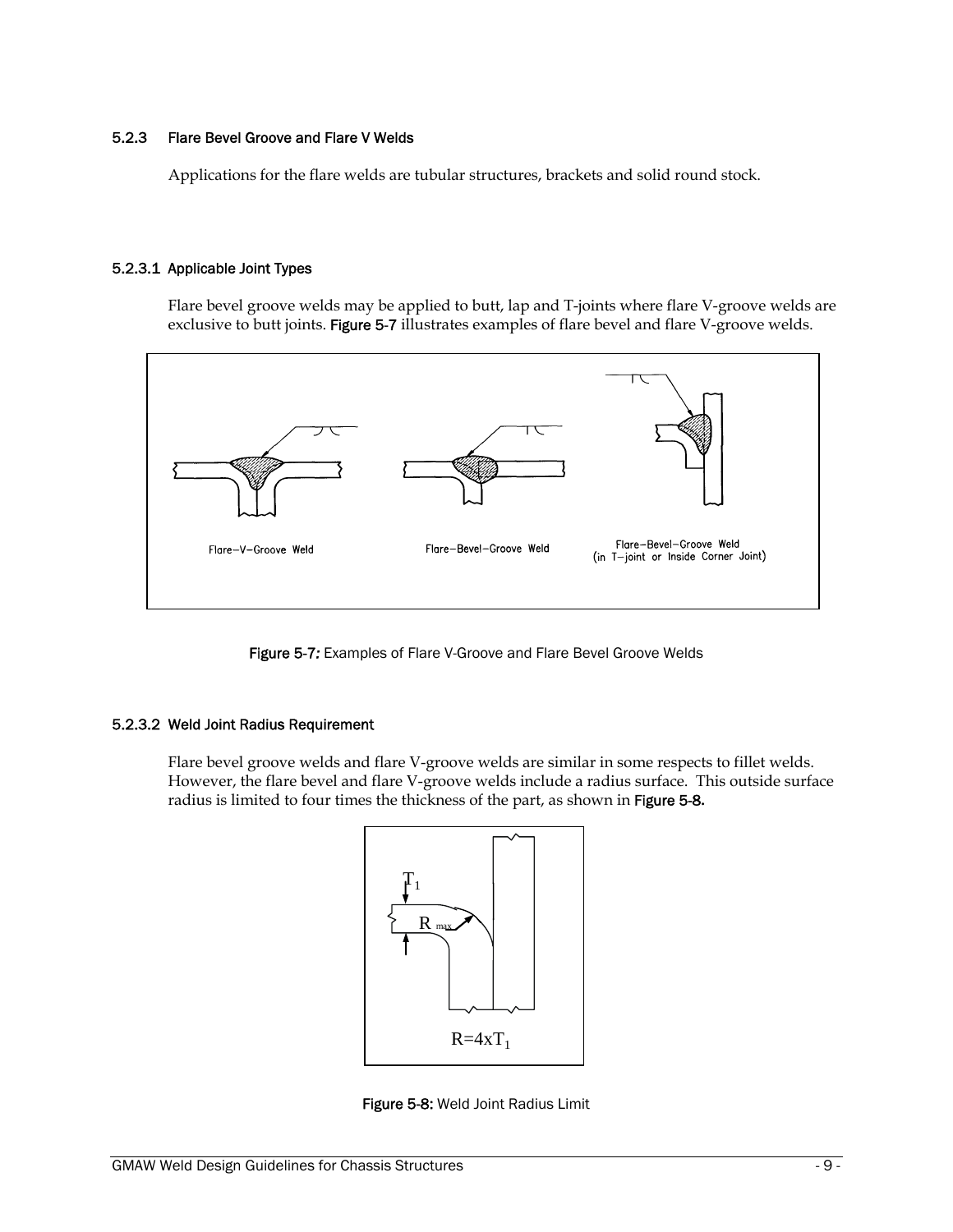# 5.3 Weld Size

Please refer to AWS D8.8M: 2007, Section 5.3.

# 5.4 Weld Quality

Please refer to AWS D8.8M: 2007, Section 5.

#### 5.5 Product Design Considerations

#### 5.5.1 Welding Accessibility

Both parts and tooling should be designed to enable proper access of the selected weld gun to the weld joint, thus, allowing the weld to be performed in the optimum position.

Fillet welds should be designed to allow fitting of the torch without any interference from other parts, stamping features, or tooling. They should also be designed to obtain the electrode stickout distance recommended by the electrode manufacturer's technical data sheet. In most instances it is sufficient to design the joint to fit the torch nozzle at 45° from the weld joint root as shown in Figure 5-9.



Figure 5-9: Torch Access Example

#### 5.5.2 Joint Location Repeatability

A tolerance stack-up review should be performed to comprehend fixture to fixture variations combined with part to part variations. The tooling should locate the weld joint with a repeatability of ±0.5 mm. The location of the weld joint should be controlled when the welding is automated.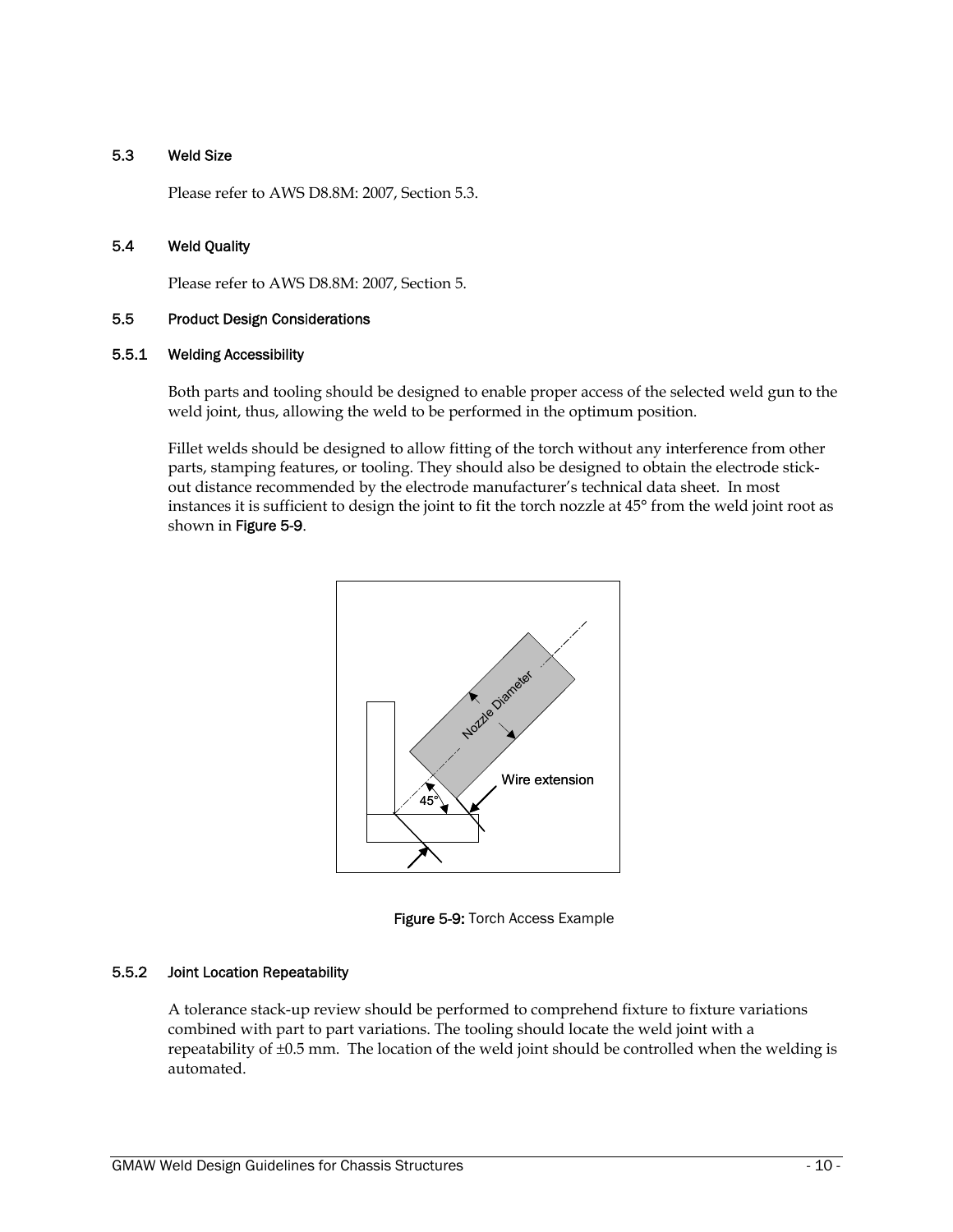# 5.5.3 Weld Design for Reduced Stress Concentration

High stress areas defined by CAE analysis and/or functional testing should be reviewed for weld optimization.

Figure 5-10 illustrates techniques used to reduce the fillet weld stress concentration and to improve weld performance. Good practices include:

- Place weld start/stop away from corners and other high stress areas.
- Other examples in stress concentration reductions are shown in Figure 5-10.



Figure 5-10: Reducing Weld Stress Concentrations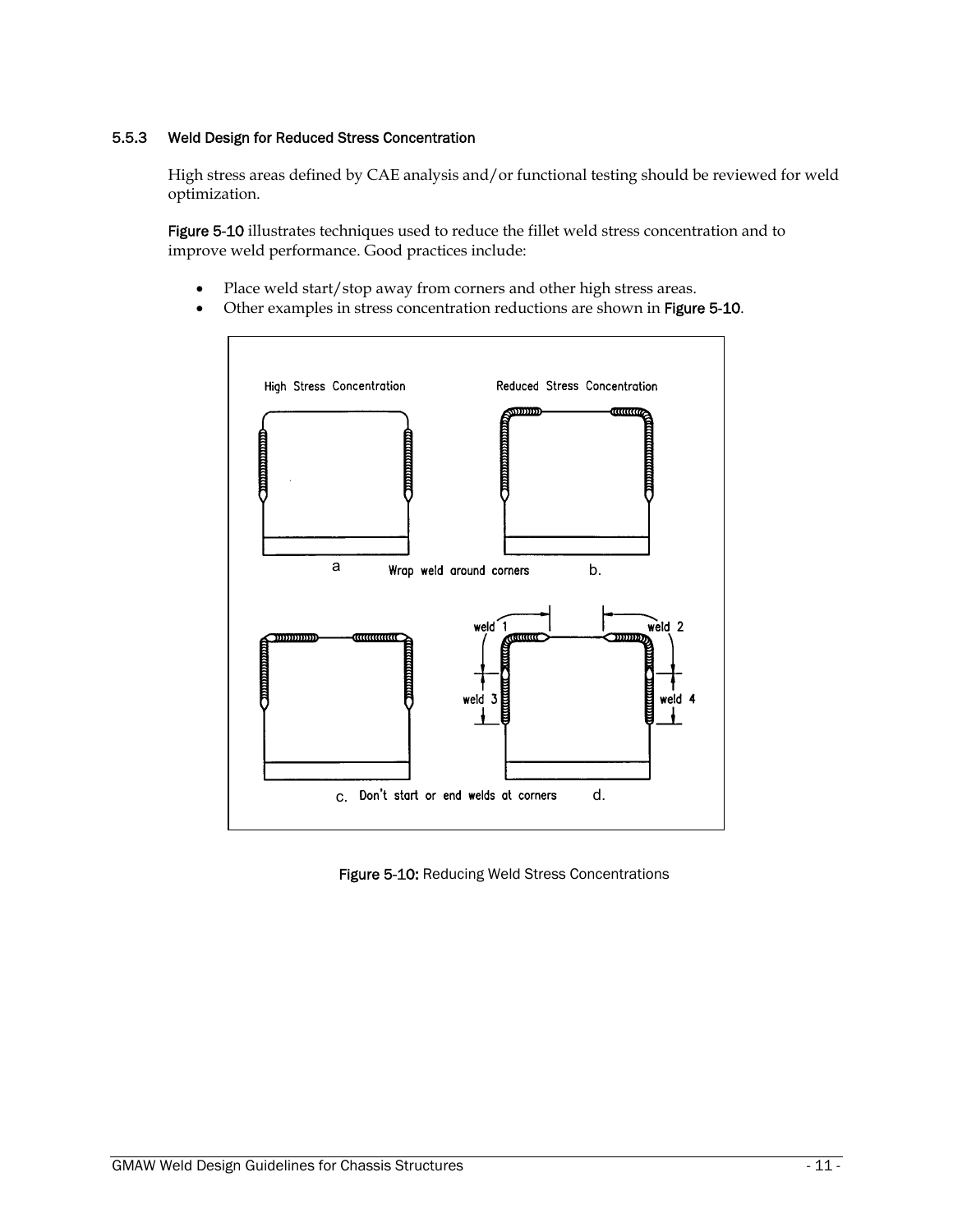#### 5.5.3.1 Weld Line Design

Abrupt weld line direction change should be avoided whenever possible, as illustrated in Figure 5-11.



Figure 5-11: Example of Avoiding Abrupt Weld Line Direction Change

# 5.5.3.2 Location of Weld Overlap

Weld overlap should be placed away from high stress areas, such as corners (as illustrated in Figure 5-10c**.**), near holes, and other high stress areas resulting from service loading.

# 5.5.3.3 Location of Tack Weld

Whenever possible tack welds should be placed in low stress areas and kept to a minimum.

#### 5.5.3.4 Minimum Distance between Weld Line and Radius Tangent

Sufficient distance between the weld line and radius tangent (as illustrated in Figure 5-12) is required to make a consistent weld when welding near curved surfaces. This will also reduce the unfavorable effect of additional tensile residual stress in the radius tangent area due from forming of the part. It is recommended that a minimum of 10 mm distance between weld line and radius tangent be maintained (as shown in Figure 5-12).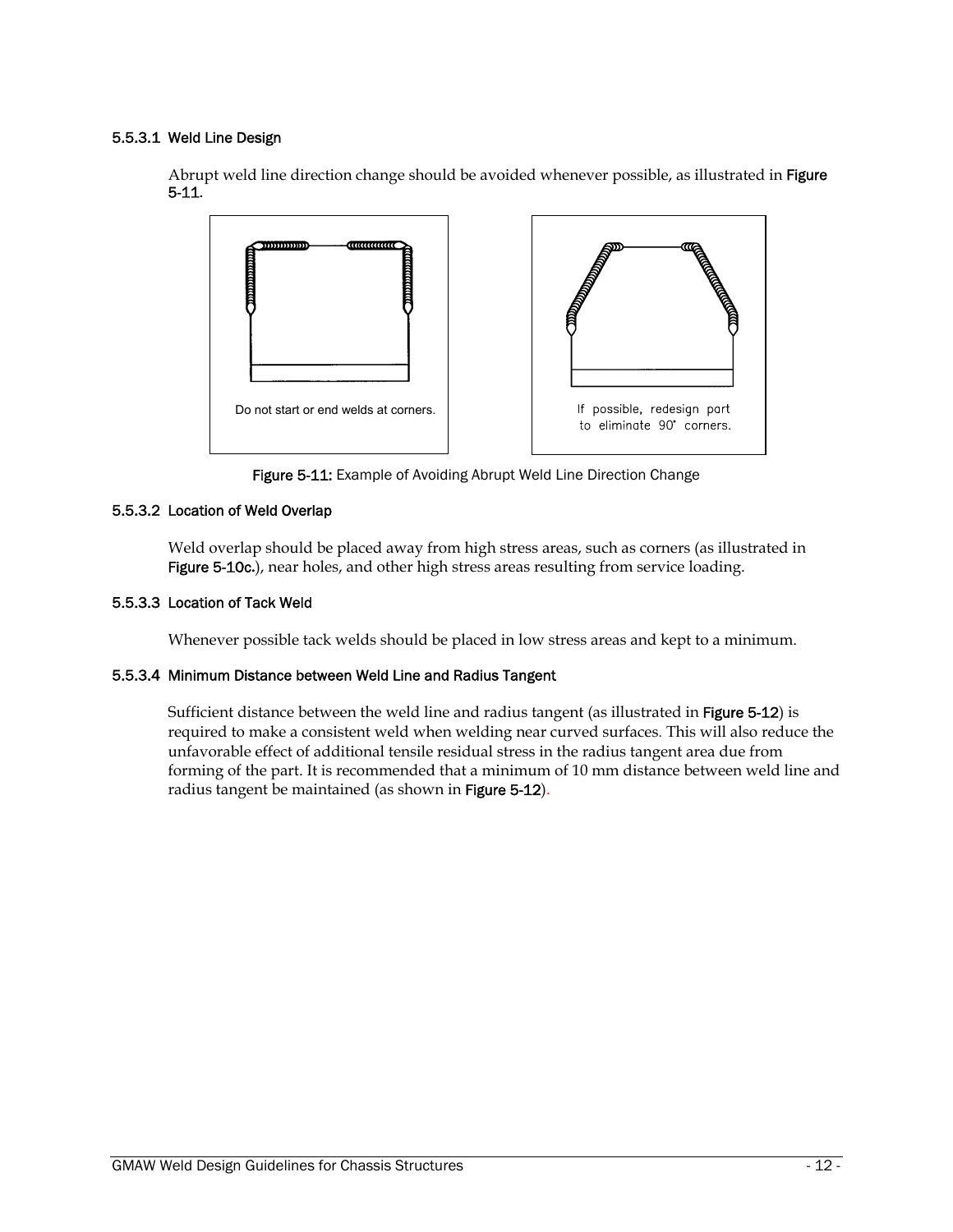

Figure 5-12: Distance between Weld Line and Radius Tangent

# 5.5.4 Intermittent Welding

Intermittent welds that are properly sequenced can help keep joints closed by reducing the heat input which reduces distortion. Meanwhile, intermittent welds also introduce weld starts and weld stops, both of which are stress risers. Similar to continuous welds, weld start/stops of intermittent welds should be placed away from high stress areas.

Intermittent welds are specified by the center-to-center distance (i.e., pitch) and weld length, as shown in Figure 5-13.



Figure 5-13: Intermittent Fillet Weld Spacing